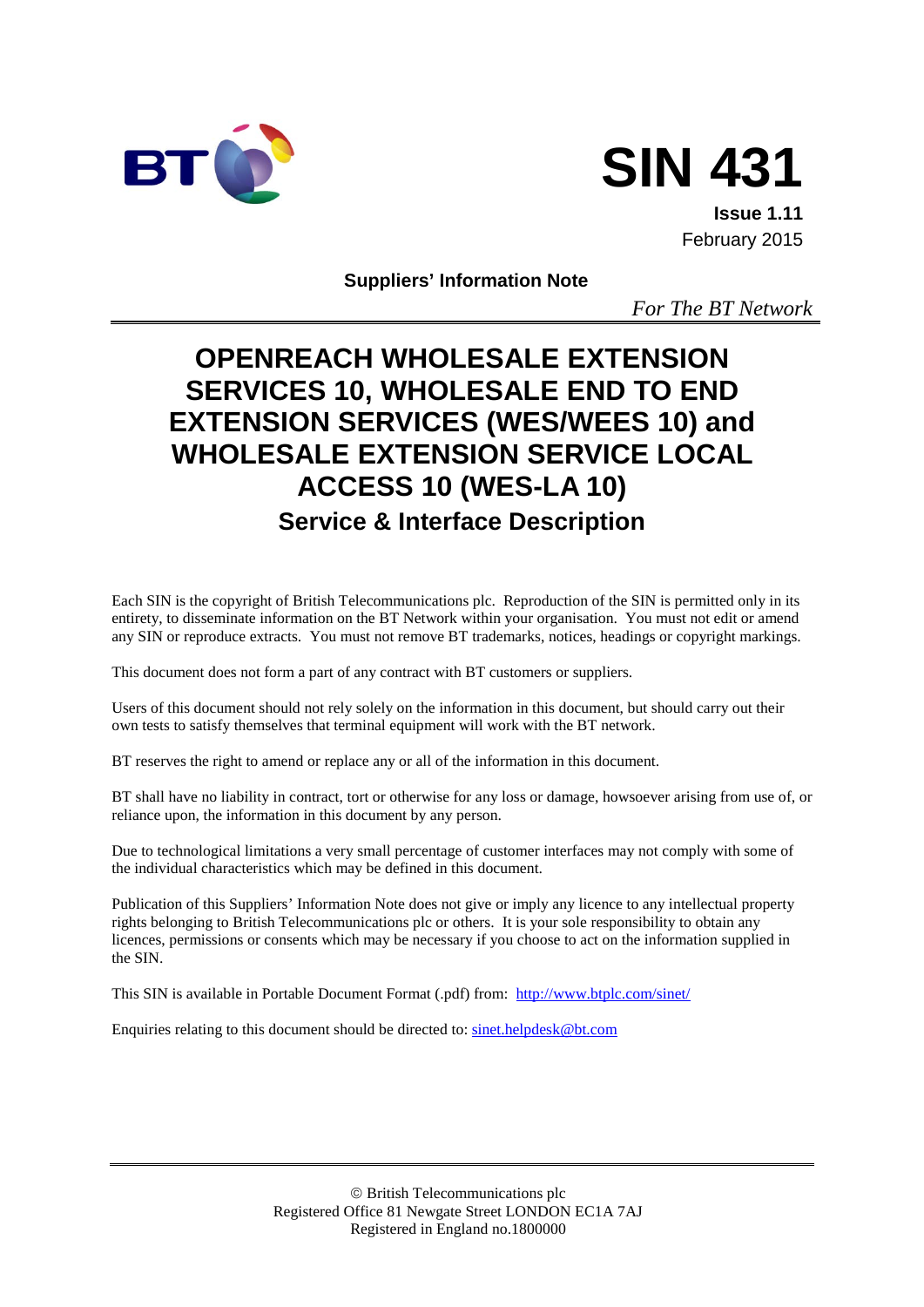### **CONTENTS**

| 1                               |  |
|---------------------------------|--|
| $\overline{2}$                  |  |
| 2.1<br>2.2                      |  |
| 3                               |  |
| 3.1<br>3.2<br>3.3<br>3.4        |  |
| $\overline{\mathbf{4}}$         |  |
| 4.1<br>4.2<br>4.3<br>4.4<br>4.5 |  |
| 5                               |  |
| 6                               |  |
| 7                               |  |
| 8                               |  |

### **FIGURES**

### **TABLES**

|--|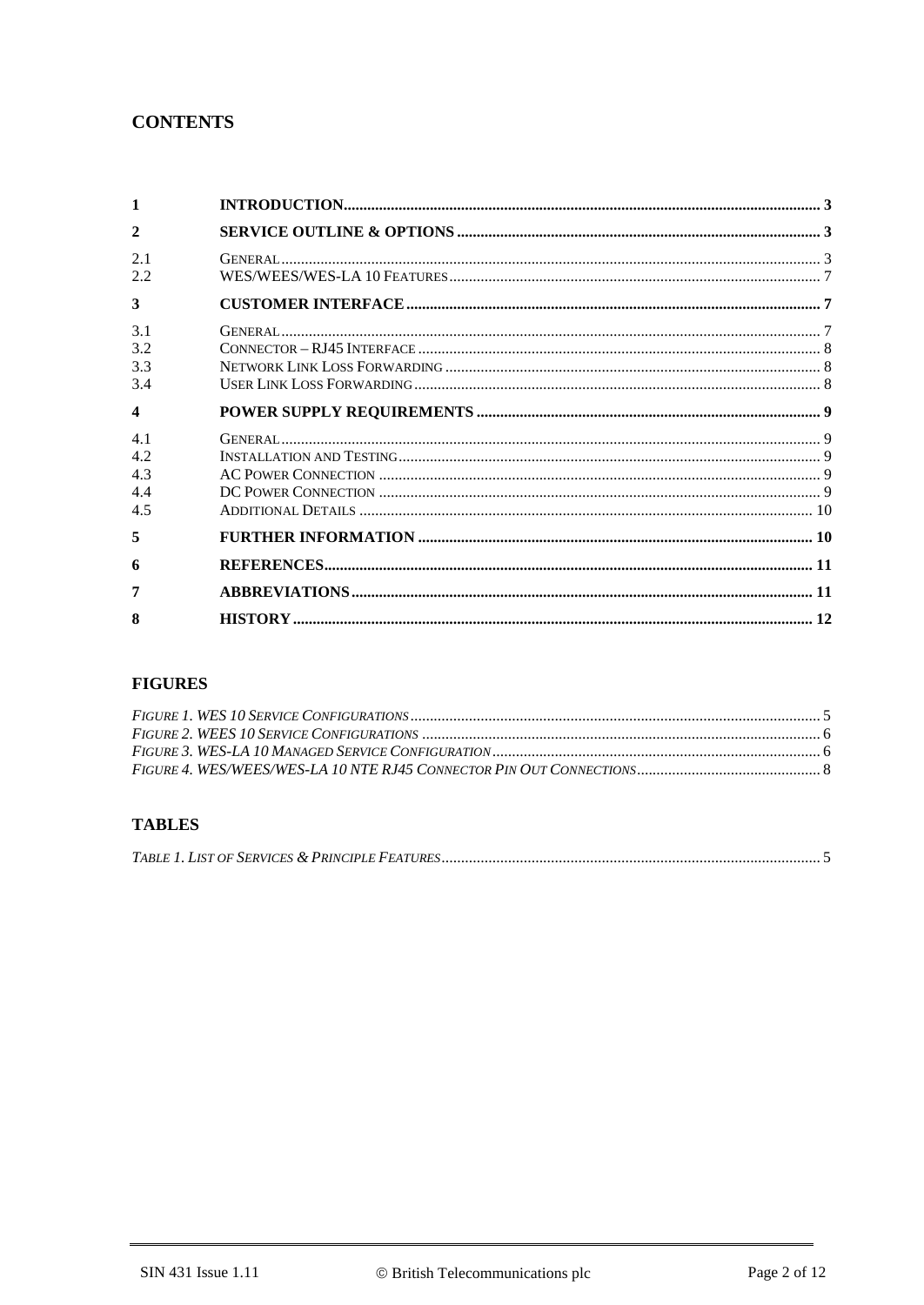### **1 Introduction**

This Suppliers' Information Note (SIN) describes the interface provided with Openreach Wholesale Extension Services 10 (WES10), Wholesale End to End Extension services (WEES10) and Wholesale Extension Services Local Access 10 (WES-LA 10 managed). It also provides additional general information on WES/WEES Services and on some of the physical aspects of the NTEs currently being deployed for new customer orders.

WES/WEES Services are high speed, point-to-point data circuits that are permanently connected and available 24 hours a day, 365 days per year. WES provides a secure link between an end user Site and the Communications Provider's (CP's) network at a CP's Site. Openreach WEES provides a secure link between an end user site and another end user site. WES-LA provides a secure link between an end user site and the serving exchange serving that site, with the circuit terminating at a CP site or presence at that serving exchange (BT Locate space).

Any specific technology mentioned in this document is current as of today, however it may be subject to change in the future. Should the specification of the interface be changed, this will be notified by a new issue of this SIN. Openreach reserves the right to adapt technology to deliver WES/WEES Services as new developments are made. All services are delivered over an uncontended transmission path.

#### SPECIAL NOTICE

Openreach has formally notified the withdrawal from new supply of all WES WEES BES products up and including 1Gbit/s as from  $1<sup>st</sup>$  June 2011 along with the removal of all modify options (Bandwidth upgrade, shift, re-site & rearrange) as from 1st June 2013

Openreach have notified End of Support as from 1 April 2018 for all WES WEES BES (up to and including 1Gbits). Please refer to Openreach briefing GEN061/14 [\(www.openreach.co.uk\)](http://www.openreach.co.uk/)

WES WEES BES 2.5Gbit/s and 10Gbit/s will remain available along with WES Aggregation

### **2 Service Outline & Options**

#### **2.1 General**

The Openreach Wholesale Extension Services and Wholesale End to End Extension Services allow a user to interconnect Ethernet – CSMA/CD Local Area Network segments conforming to ISO/IEC 8802-3 (IEEE 802.3)<sup>[\[1\]](#page-10-0)</sup> standards.

The WES/WEES 10 service operates at a data transmission rate of 10 Mbit/s between NTEs, and offers a number of options of transmission distance range between Sites.

Depending upon the service chosen, the appropriate type of Network Terminating Equipment (NTE) will be provided at both ends of the uncontended transmission infrastructure, terminated within the customer/CP premises. The WES-LA only provides access as far as the serving exchange and, as this is the only exchange involved, no main link is provided and main link radial distances between exchanges are not applicable.

For the WES product the uncontended transmission path is routed via the Openreach network and is cabled directly between the third party customer Site and the Communications Provider's (CP's) network at a CP's Site. WES-LA provides a secure link between an end user site and the serving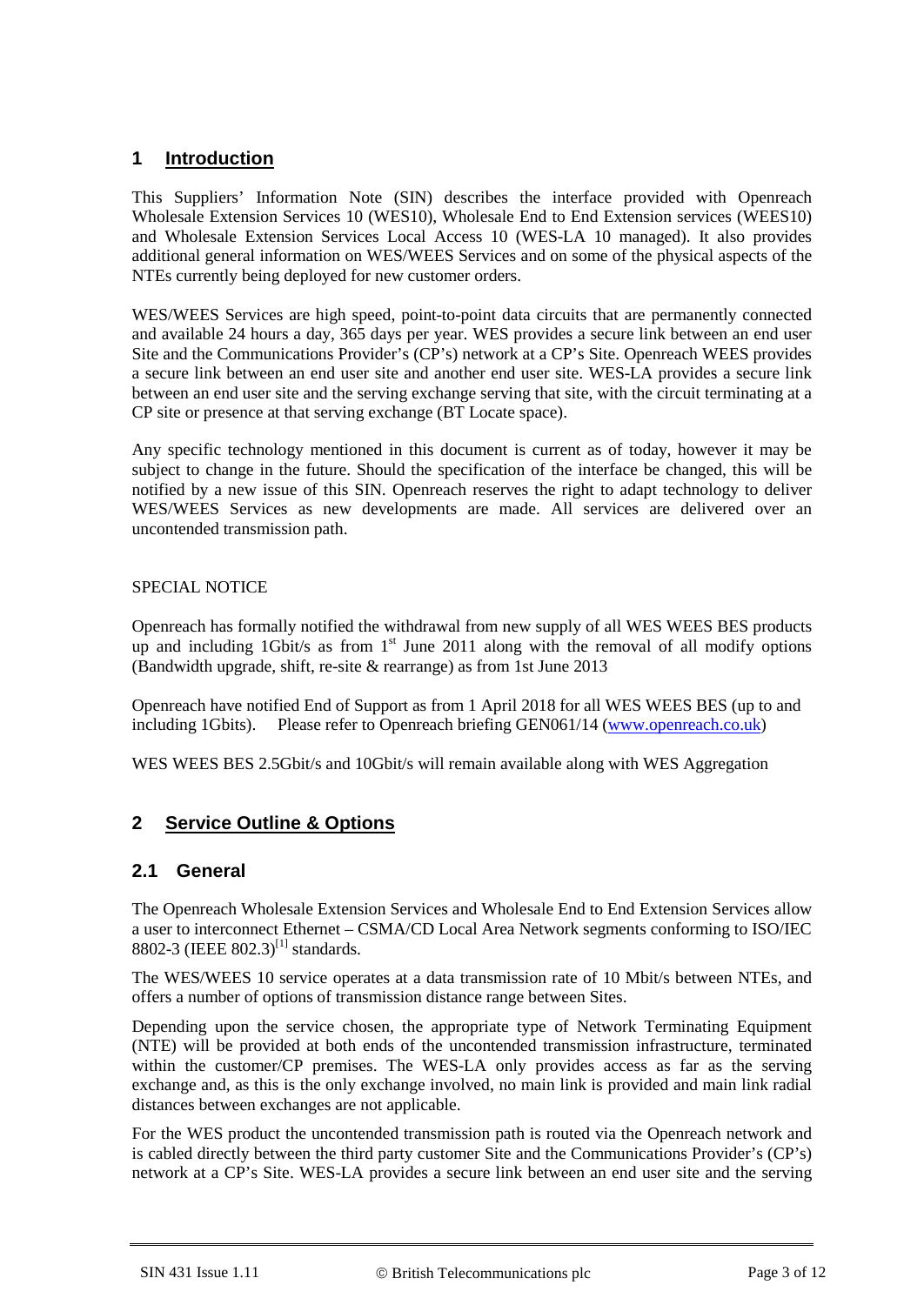exchange serving that site, with the circuit terminating at a CP presence at that serving exchange (in a Licensed Facility in the BT Exchange).

For the WEES products the uncontended transmission path is routed via the Openreach network and is cabled directly between a third party customer Site and another third party customer Site.

The WES/WEES 10 can be ordered with or without the connection for operational support purposes to the Wholesale Extension Services management platform. This was launched as an option on 30 September 2006.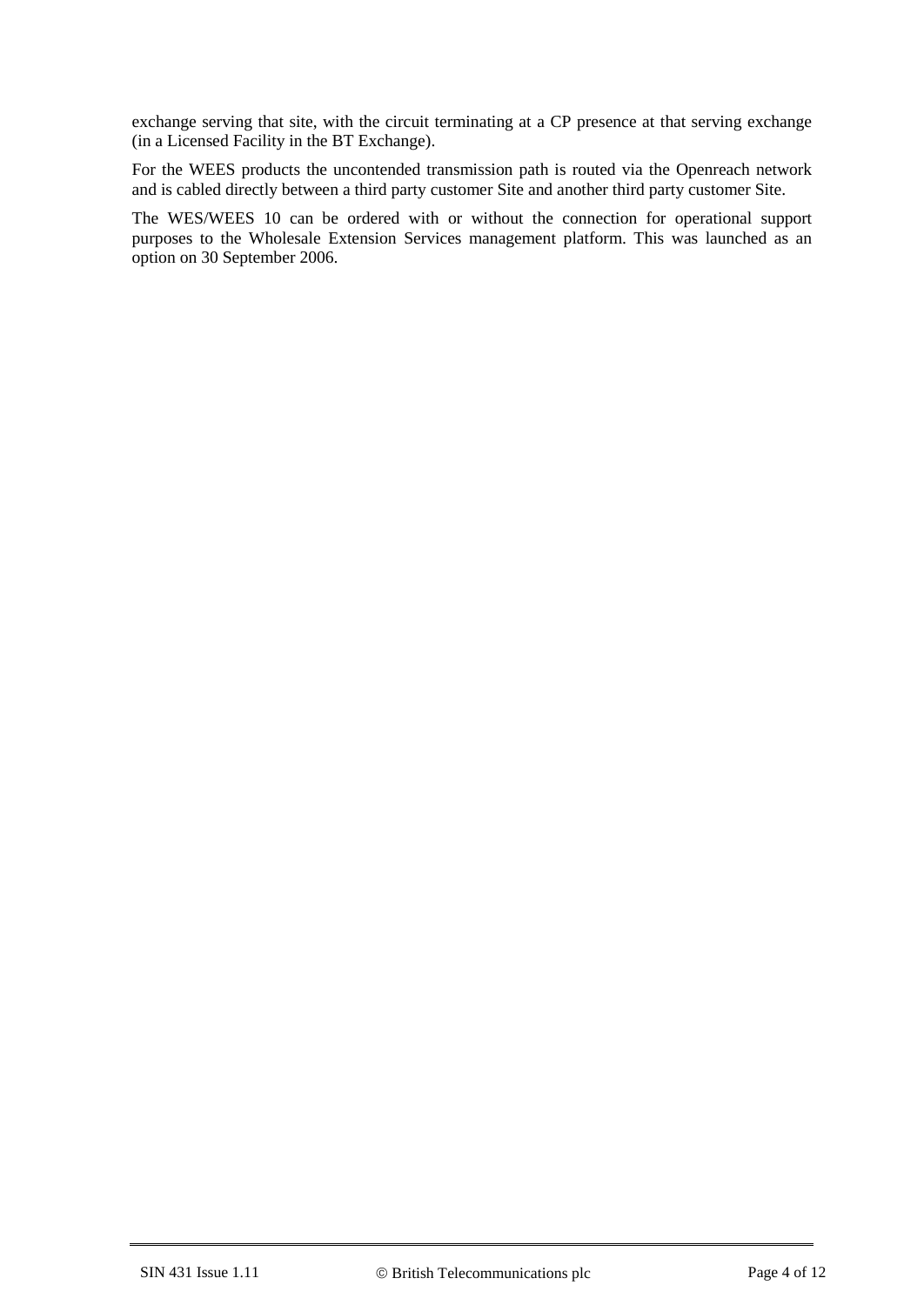| Wholesale | Principal      | CP/         | Maximum                 | Maximum                  | Half / Full  |
|-----------|----------------|-------------|-------------------------|--------------------------|--------------|
| Extension | Ethernet       | Customer    | allowable <b>Radial</b> | <b>Route &amp; Range</b> | Duplex       |
| Service:  | <b>Network</b> | Interface   | Distances between       | <b>Distances</b>         | Operation:   |
|           | Service        | Option:     | Customer                | <b>between</b>           |              |
| WES/      | Characteristic |             | Premises/Sites:         | Customer                 |              |
| WEES/     |                |             |                         | Premises / Sites:        |              |
| WES-LA    |                |             |                         |                          |              |
|           |                |             | (Note 1.)               | (Note 2.)                |              |
| 10        | <b>Bridge</b>  | $10BaseT -$ | 25km                    | 40km                     | Full or Half |
|           |                | (RJ45)      |                         |                          | Duplex       |
|           |                |             |                         |                          |              |

|  |  | <b>Table 1. List of Services &amp; Principle Features</b> |  |  |  |
|--|--|-----------------------------------------------------------|--|--|--|
|--|--|-----------------------------------------------------------|--|--|--|

- *Note 1.* This is the direct distance "as the crow flies" between the two locations. Main link radial distances are not applicable for WES-LA as this has only one serving exchange.
- *Note 2.* The maximum Route distance is the limiting factor of either the physical transmission limit between NTEs over the provided interconnecting transmission infrastructure, or alternatively the maximum range that the service may be extended to due to other technical considerations (e.g. optical loss).

A schematic of the WES 10 service arrangement is shown in *[Figure 1](#page-4-0)*.



1) Optional on WES10

#### *Figure 1. WES 10 Service Configurations*

<span id="page-4-0"></span>Note 3: *[Figure 1](#page-4-0)* depicts two separate circuit scenarios, not a combined service. The upper horizontal black line  $(H1 - NTE)$  represents a WES circuit where both ends have a common serving exchange.

The lower line (#2) represents a circuit where the ends are served from different exchanges.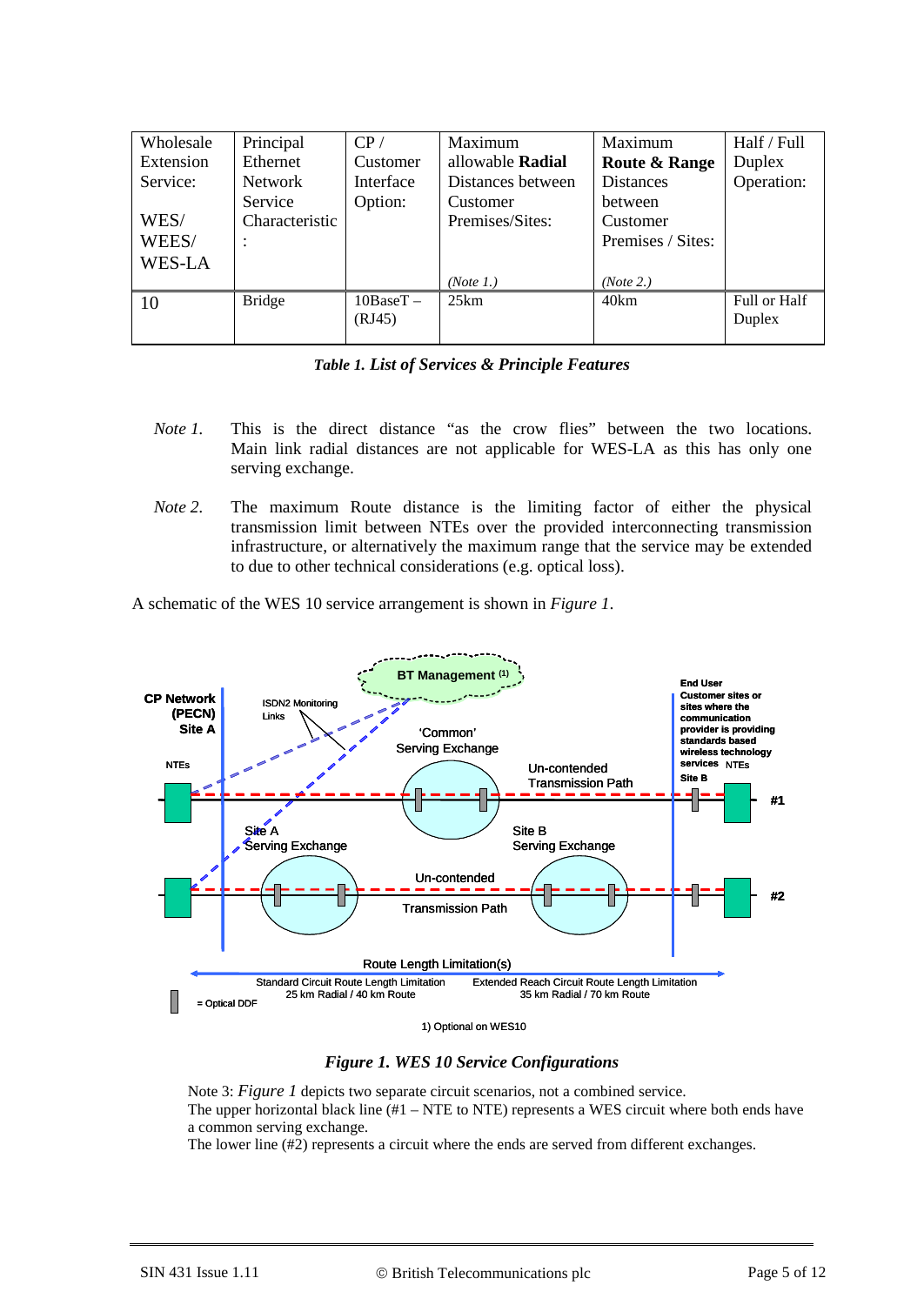Note 4: The service cannot be purchased as a point-to-point circuit directly connected between two  $3<sup>rd</sup>$  party customer sites, whether or not the physical route is via a BT exchange. This diagram is using current technology / delivery, this is subject to change.

A schematic of the WEES 10 service arrangement is shown in *[Figure 2](#page-5-0)***.**



*Figure 2. WEES 10 Service Configurations*

<span id="page-5-0"></span>Note 5: Figure 2 depicts two separate circuit scenarios, not a combined service. The upper horizontal black line  $(H - NTE$  to NTE) represents a WES circuit where both ends have a common serving exchange. The lower line (#2) represents a circuit where the ends are served from different exchanges

A schematic of the WES-LA 10 managed service is shown in *[Figure 3](#page-5-1)*



*Figure 3. WES-LA 10 Managed Service Configuration*

<span id="page-5-1"></span>It is anticipated that CPs / customers will use these services for the interconnection of conventional Ethernet Hubs to workstations and the interconnection of their Local Area Networks.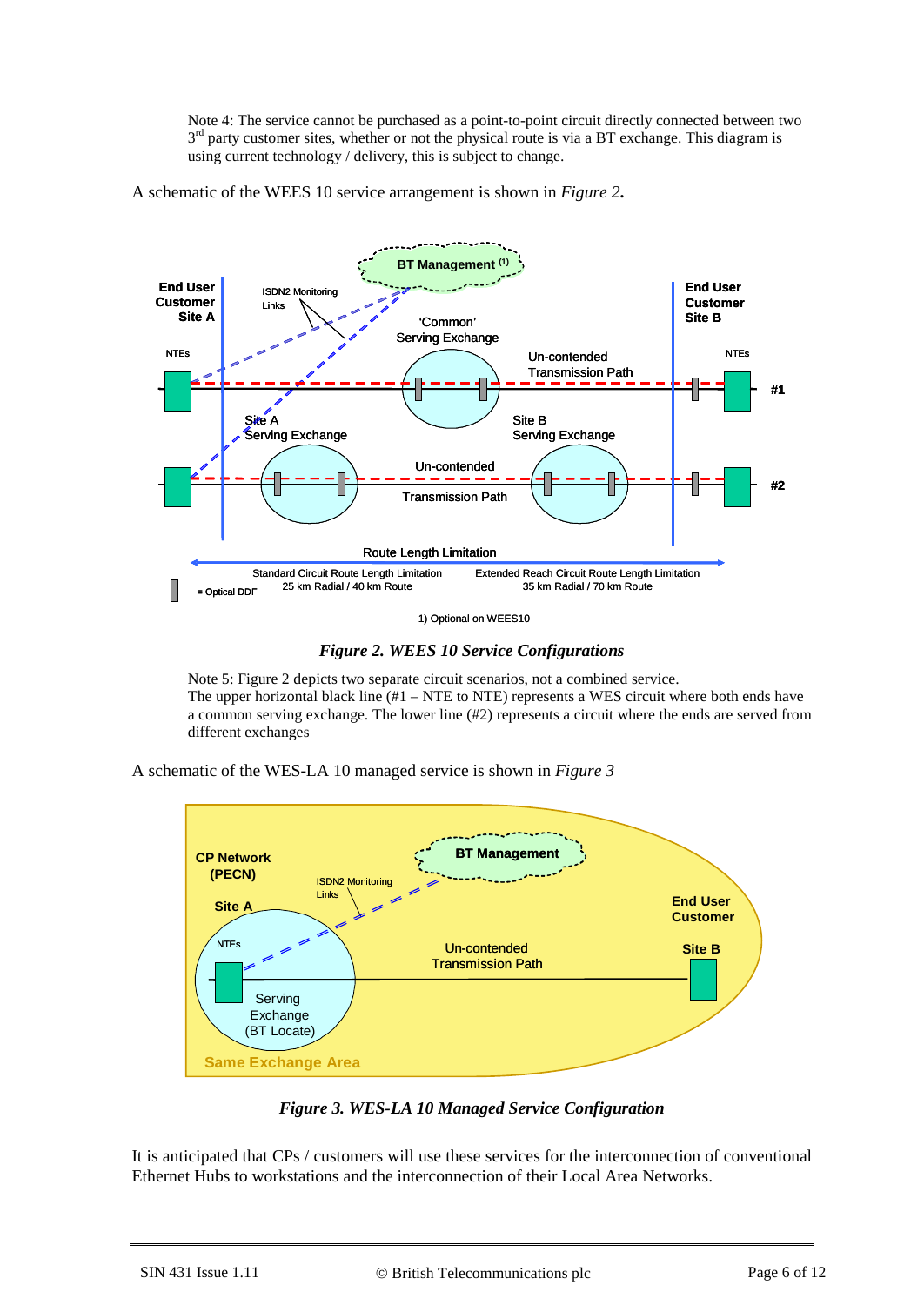WES/WEES/WES-LA 10 service additionally offers the Bridge feature; automatically learning and filtering the transmission of traffic destined for the local end based on MAC addresses.

The overall design of the customer network, including the WES/WEES circuit, will need to be within the normal operating ranges and parameters of Ethernet to operate satisfactorily.

Where the service offers a duplex option, both ends and NTE should be configured for the same mode of operation (i.e. either Half or Full Duplex).

#### **2.2 WES/WEES/WES-LA 10 Features**

This service includes the IEEE  $802.1d^{[2]}$  Bridging functionality, which allows for the learning and filtering of traffic packets destined for those hosts connected at the local end. Packets destined for these local end (MAC) addresses will not be forwarded across the transmission path to the distant end, after these (MAC) addresses have been learnt and until the system's Cache memory has been refreshed after a host has been removed.

The Full Duplex option is in accordance with IEEE  $802.3x^{[3]}$ . The NTE is configured by BT to the customers requirements of either Half or Full Duplex.

The WES 10 NTE is capable of transmitting frame sizes from 64 bytes to a maximum of 1548 bytes. This is to maintain compatibility with a number of frame tagging formats, in particular VLAN tagging as specified in IEEE  $802.1q^{[4]}$  with 1522 byte frame size.

*Note. The definition of frame lengths includes the 4 byte CRC but does not include any preamble.*

Where packet-loss sensitive applications such as Voice over IP (VoIP) are carried over Half-Duplex network arrangements, it is recommended that the throughput should not exceed 40%, to prevent any packet loss due to collisions. This is a limitation of the Ethernet protocol in Halfduplex mode and not of the WES 10 NTE.

#### **3 Customer Interface**

#### **3.1 General**

The interface requirements are specified in ISO/IEC 8802-3 (IEEE 802.3)<sup>[\[1\]](#page-10-0)</sup>.

Attention is drawn to the Intellectual Property Rights (IPRs) set out in the preface of this agreed international standard. It is the responsibility of the supplier of CPE/CP equipment to ensure that they have the necessary rights from the owner of the IPR. The IPR owner has stated that they are willing to negotiate licences under reasonable and non-discriminatory terms and conditions with applicants throughout the world.

The interface supports Ethernet, operating at 10 Mbit/s. The interfaces provided on the WES 10 services are detailed below.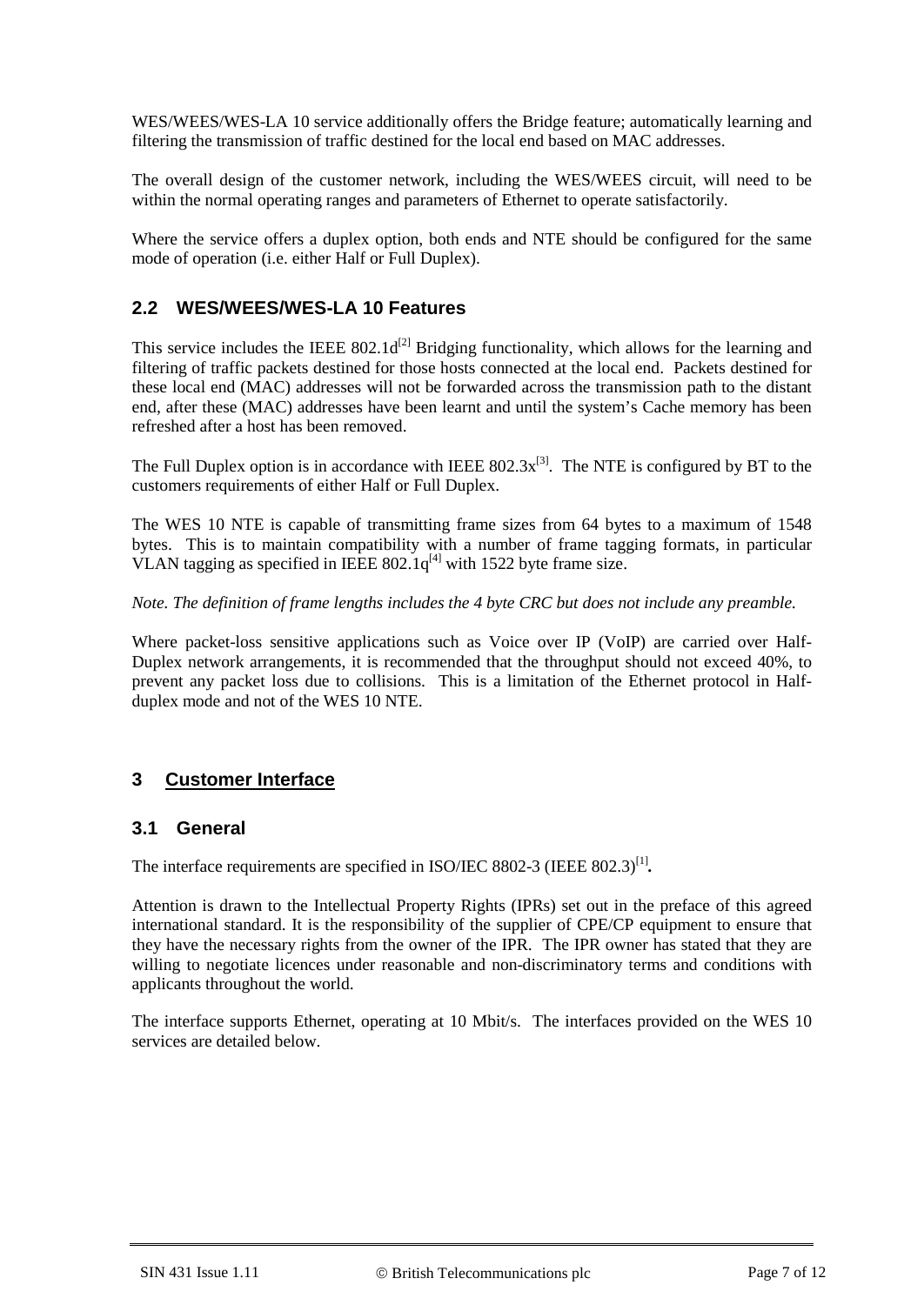#### **3.2 Connector – RJ45 Interface**

The interface requirements are specified in the 10BaseT Clause 14 of ISO/IEC 8802.3 (IEEE  $803.2$ )<sup>[\[1\]](#page-10-0)</sup>.

The Interface connector on the NTE consists of a RJ-45 type socket.

The CP / Customer provides the Category 5 connecting cords between the NTE and their equipment, and these should be no longer than 100 metres.

The connector pin outs are shown for information.



<span id="page-7-0"></span>*Figure 4. WES/WEES/WES-LA 10 NTE RJ45 Connector Pin Out Connections*

#### **3.3 Network Link Loss Forwarding**

When a break is detected on the Openreach network link, the customer interface (RJ-45 port) is shut down to indicate the state of the infrastructure. This continues until such time as the network break is repaired.

#### **3.4 User Link Loss Forwarding**

User Link Loss Forwarding (U-LLF) allows the notification of failure of a customer device at one end of a WES or WEES service to be propagated to a customer device at the other end of the same service.

User Link Loss Forwarding is available as a unidirectional service for the following managed products:

- WES 10 (managed)
- WES 10 Local Access
- WEES 10 (managed)

The availability of User LLF is dependent on the correct level of NTE hardware and software at each end of a circuit.

User LLF is offered as a unidirectional service only. For WES it is recommended that this is between the CP's PoP and the end user customer only. This means that the WES circuit is taken down using User LLF only if problems occur at the CPs equipment at the CP PoP site end of the circuit. If problems occur at the end user customer's equipment, the circuit will not be taken down. For WEES this can be set in either direction (A to B; B to A).

A bidirectional U-LLF service is not offered since it may complicate fault finding as it becomes extremely difficult for both Openreach and the Service Provider to determine whether the cause of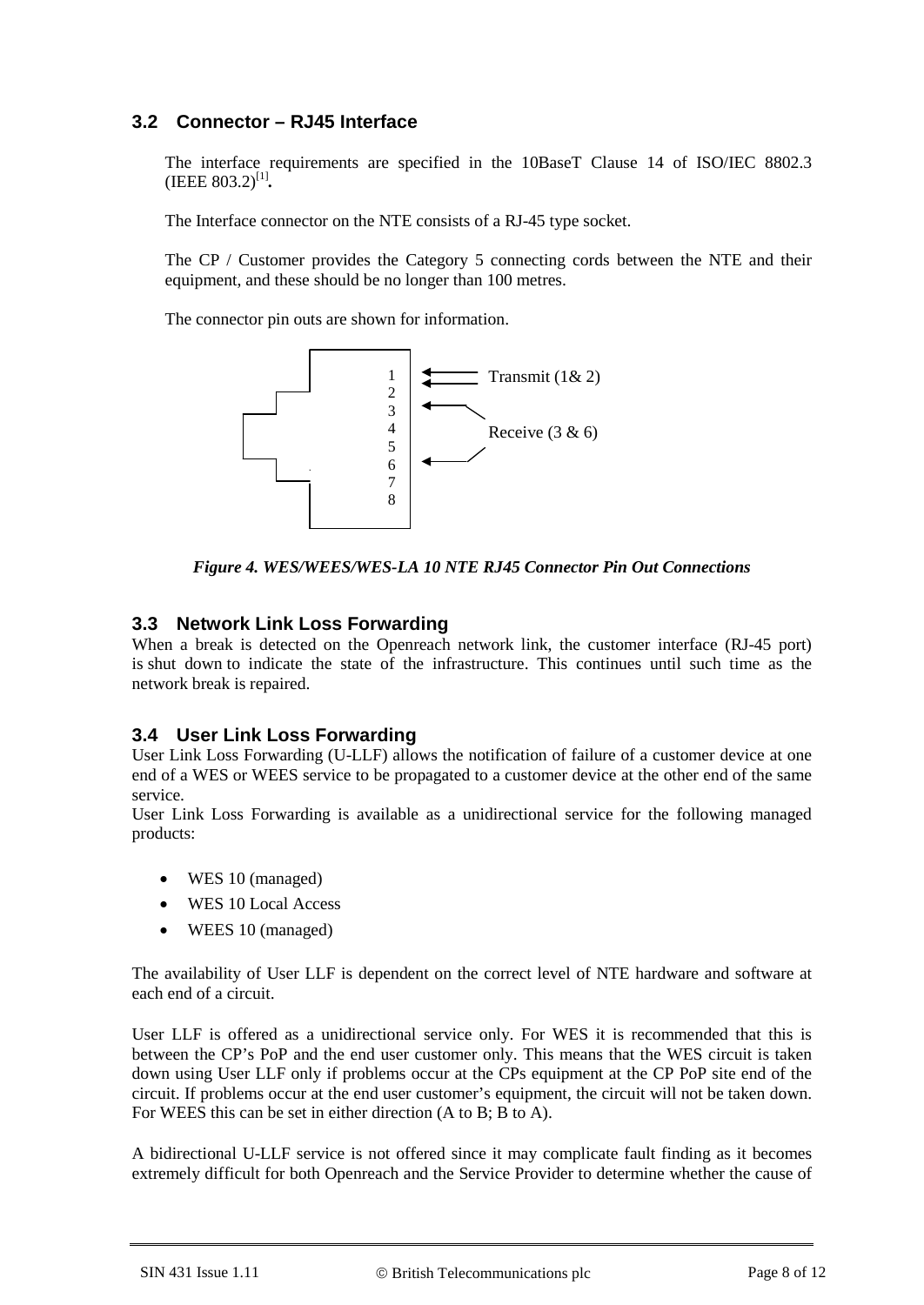the fault was due to end customer or CP PoP. Also by having this feature work in both directions may prevent some links from automatically re-establishing after an interruption.

### **4 Power Supply Requirements**

#### **4.1 General**

By placing a order with BT the customer has accepted the conditions placed by BT. In relation to powering of equipment, the customer must comply with the requirements of BS7671 and the details giving within the 'DC Power Planning and Installation Guide for WES-BES Products' document.

The Openreach NTE is locally powered and offers AC or DC power options. The CP will be required to provide either a local 50Hz AC supply in the form of standard 13 Amp power socket(s); or dual -50V DC power distributions and Earth connections, with all wiring colour schemes conforming to BS7671 (IEEE Wiring Regulations). It will be the customers' responsibility to ensure that the power supply is fused and safe for Openreach to use. These should be in close proximity to the NTE installation location.

#### **4.2 Installation and Testing**

In addition to the NTE and Chassis powering requirements below, a spare 50Hz AC mains supply 13A socket should also be provided in close proximity to the NTEs, to power BT test equipment during both initial commissioning and subsequent maintenance support activities.

### **4.3 AC Power Connection**

AC power connection between Openreach equipment and the power socket will be made using a standard IEC320 C13-14 power lead fitted with a standard 13A plug. The NTE itself has dual power supply units.

Orders placed from  $3<sup>rd</sup>$  April 2008, new NGN compatible NTE may be supplied for unmanaged services where both ends of the circuit terminate with stand-alone 1U high NTE. These NTE have dual power supply units and require two 13A power sockets. This has the benefit of allowing for separate power supplies to enhancing resilience.

#### **For most installations:**

This will require two mains connections for each NTE provided, and the consumption of the Openreach NTE and power unit chassis in this unmanaged service arrangement will be no more than 21 Watts per NTE.

#### **For larger installations (at Openreach discretion):**

At Openreach's discretion, where a large number of systems of one type are being deployed, a 16-slot NTE chassis version may be deployed. This will require two mains connections for each 16-slot chassis provided. The consumption with a maximum number of 16 service cards provided will be no more than 200 Watts per chassis.

### **4.4 DC Power Connection**

The DC In-Line (Molex) connector is specified as the standard method of connecting DC power by Openreach, and represents the "Demarcation Point" between Openreach and the customer. At their site, the customer is required to provide suitable power and earth connection up to the demarcation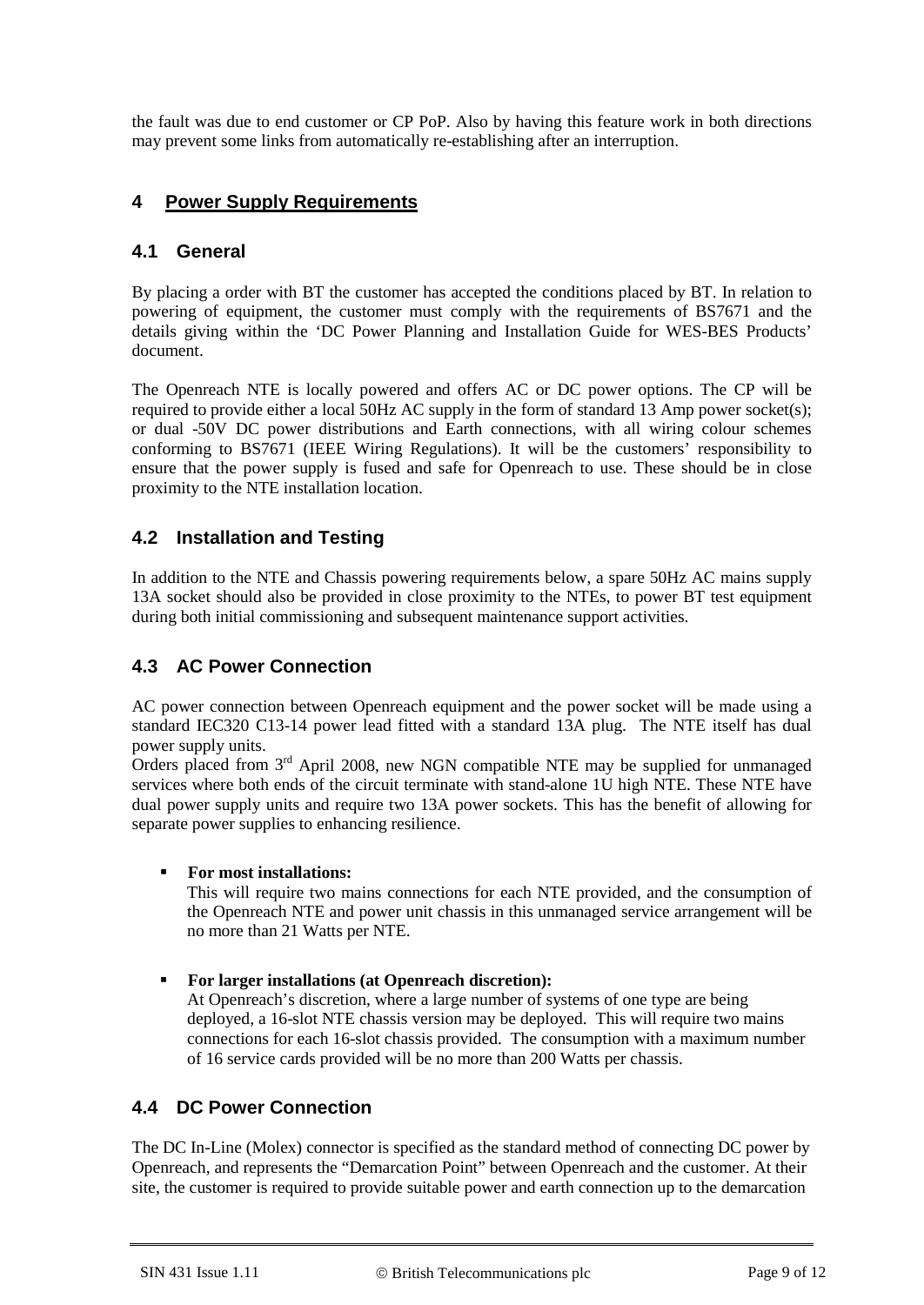point, and be responsible for the supply, wiring and labelling up to the demarcation point. Openreach will not supply or install the DC distribution system as part of the standard Ethernet installation.

#### **Customer-provided wiring up to the Openreach specified In-Line connector**

Wiring, MCB isolation or fuse (i.e. C Type MCB or Cartage Fuse), must be provided by the customer, up to and including the DC in-line connector, as per BT's requirements stated within the 'DC Power Planning and Installation Guide for WES-BES Products' document with respect to:

- (i) Correctly rated MCB/Fuse: refer to the WES/WEES product handbook for correct rating
- (ii) Correct labelling of wiring and MCB/fuse positions compliant with BS 7671
- (iii) Correct size of cable for required voltage drop at required maximum current
- (iv) Separately fused isolatable  $\overline{A} \& \overline{B}$  power supplies, as detailed in the 'DC Power Planning and Installation Guide for WES-BES Products' document.

The in-line connector has a maximum current handling capability of 11A, and is not to be used for equipment requiring greater than a 11A supply (such as the Nortel OPTera 5200 equipment, which require 20A feeds).

#### **4.5 Additional Details**

For further details on the provision of [DC Power, see the 'DC Power Planning and Installation](https://www.openreach.co.uk/orpg/home/newlogin.do?smauthreason=0&target=http%3A%2F%2Fwww.openreach.co.uk%2Forpg%2Fcustomerzone%2Fproducts%2Fethernetservices%2Fethernetaccessdirect%2Fdescription%2Fsupplementaryinformation%2Fsupplementaryinfo.do&fromMasterHead=1)  [Guide for WES-BES Products'](https://www.openreach.co.uk/orpg/home/newlogin.do?smauthreason=0&target=http%3A%2F%2Fwww.openreach.co.uk%2Forpg%2Fcustomerzone%2Fproducts%2Fethernetservices%2Fethernetaccessdirect%2Fdescription%2Fsupplementaryinformation%2Fsupplementaryinfo.do&fromMasterHead=1) available on the Openreach Ethernet website.

If there is a conflict between DC power information contained in the 'DC Power Planning and Installation Guide for WES-BES Products' and the SIN document, the order of precedence shall be as follows:

(a) DC Power Planning and Installation Guide for WES-BES Products (b) SIN

### **5 Further Information**

For enquiries concerning connection availability between particular sites and for further information on the WES/WEES/WES-LA 10 service please contact your company's Openreach Sales & Relationship Manager or see [http://www.openreach.co.uk/orpg/products/wes/eoiwes.do.](http://www.openreach.co.uk/orpg/products/wes/eoiwes.do)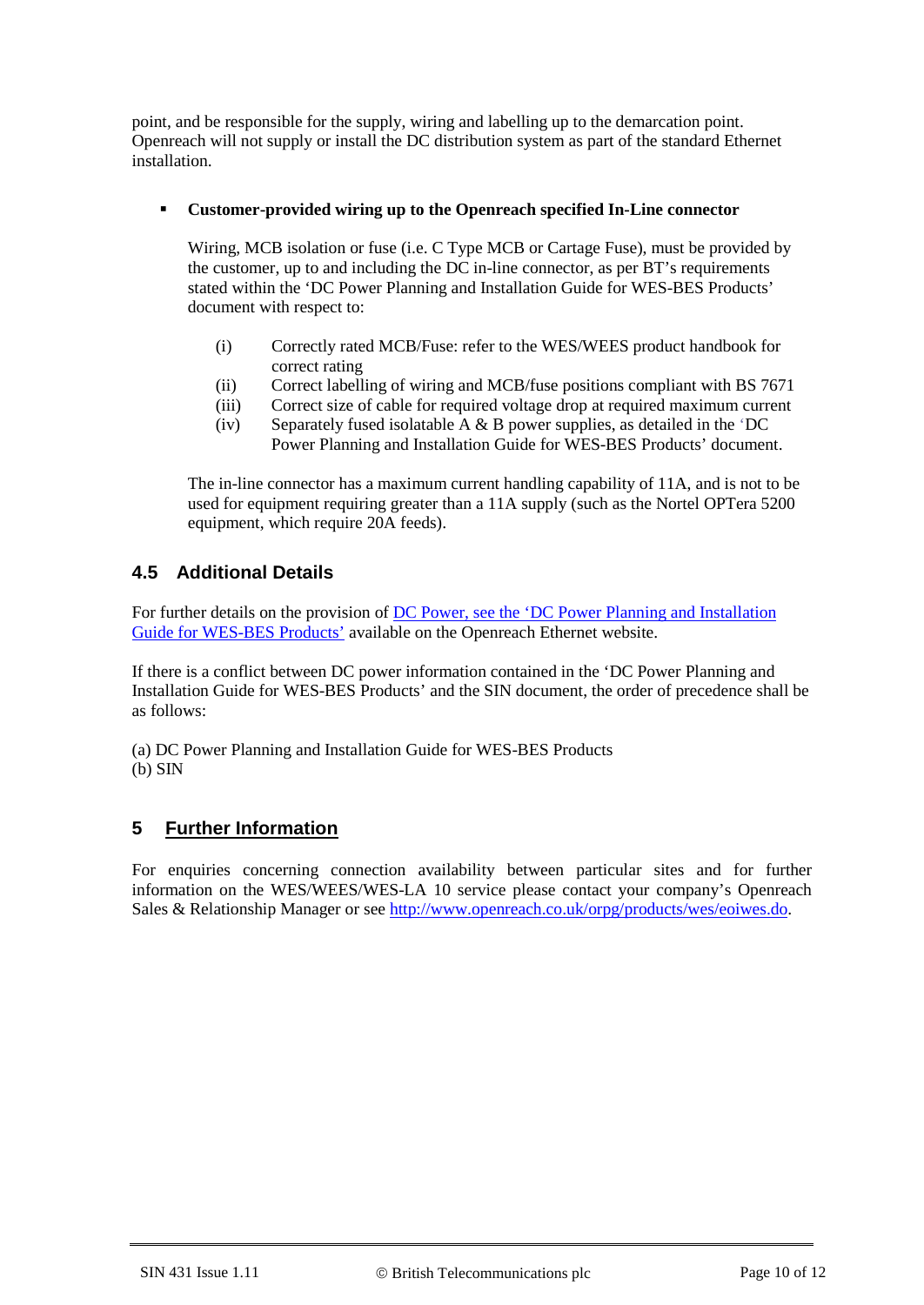### **6 References**

<span id="page-10-1"></span><span id="page-10-0"></span>

| Ref:  | Standard<br>Requirement: | Title / Description:                                                                                                                                   | Date: |
|-------|--------------------------|--------------------------------------------------------------------------------------------------------------------------------------------------------|-------|
| $[1]$ | <b>ISO/IEC 8802-3</b>    | ISO/IEC edition of ANSI/IEEE 802.3 CSMA/CD Ethernet<br>Standard. (Clauses within the ISO document correspond to<br>clauses within IEEE 802.3 document) |       |
| $[2]$ | <b>IEEE 802.1d</b>       | IEEE Recommendations for Bridging: Learning<br>and  <br>Forwarding                                                                                     |       |
| $[3]$ | <b>IEEE 802.3x</b>       | IEEE Recommendations for Local and Metropolitan Area<br>Networks: Specification for 802.3 Full Duplex                                                  | 1997  |
| $[4]$ | IEEE 802.1q              | <b>IEEE Recommendations for Virtual LANs</b>                                                                                                           | 1998  |

<span id="page-10-3"></span><span id="page-10-2"></span>For further information or copies of referenced sources, please see document sources at http://www.btplc.com/sinet/

### **7 Abbreviations**

| <b>AUI</b>     | Attachment Unit Interface                                                 |  |  |
|----------------|---------------------------------------------------------------------------|--|--|
| <b>PLS</b>     | Physical Signalling                                                       |  |  |
| <b>ANSI</b>    | <b>American National Standards Institute</b>                              |  |  |
| <b>BS</b>      | <b>British Standards</b>                                                  |  |  |
| CP             | Communications Provider (Providers of Electronic Communications Services) |  |  |
| <b>CPE</b>     | <b>Customer Premises Equipment</b>                                        |  |  |
| <b>CSMA/CD</b> | Carrier Sense Multiple Access with Collision Detection {Ethernet}         |  |  |
| <b>DDF</b>     | <b>Digital Distribution Frame</b>                                         |  |  |
| <b>IEC</b>     | <b>International Electrotechnical Commission</b>                          |  |  |
| <b>TEEP</b>    | Institute of Electrical and Electronics Engineers {USA}                   |  |  |
| <b>IPR</b>     | <b>Intellectual Property Rights</b>                                       |  |  |
| <b>ISO</b>     | <b>International Standards Organisation</b>                               |  |  |
| <b>ITU-T</b>   | International Telecommunications Union - Telecoms Sector {formerly CCITT} |  |  |
| <b>LAN</b>     | <b>Local Area Network</b>                                                 |  |  |
| <b>MAC</b>     | Media Access Control ( & Hardware Device Address)                         |  |  |
| <b>MCB</b>     | Mini Circuit Breaker                                                      |  |  |
| <b>NTE</b>     | Network Terminating Equipment                                             |  |  |
| <b>NTP</b>     | <b>Network Terminating Point</b>                                          |  |  |
| <b>SAN</b>     | <b>Storage Area Network</b>                                               |  |  |
| <b>SHDS</b>    | <b>Short Haul Data Service</b>                                            |  |  |
| <b>SIN</b>     | Suppliers' Information Note                                               |  |  |
| <b>SQE</b>     | <b>Signal Quality Error</b>                                               |  |  |
| <b>VLAN</b>    | Virtual Local Area Network                                                |  |  |
| <b>WES</b>     | <b>LAN Extension Service</b>                                              |  |  |